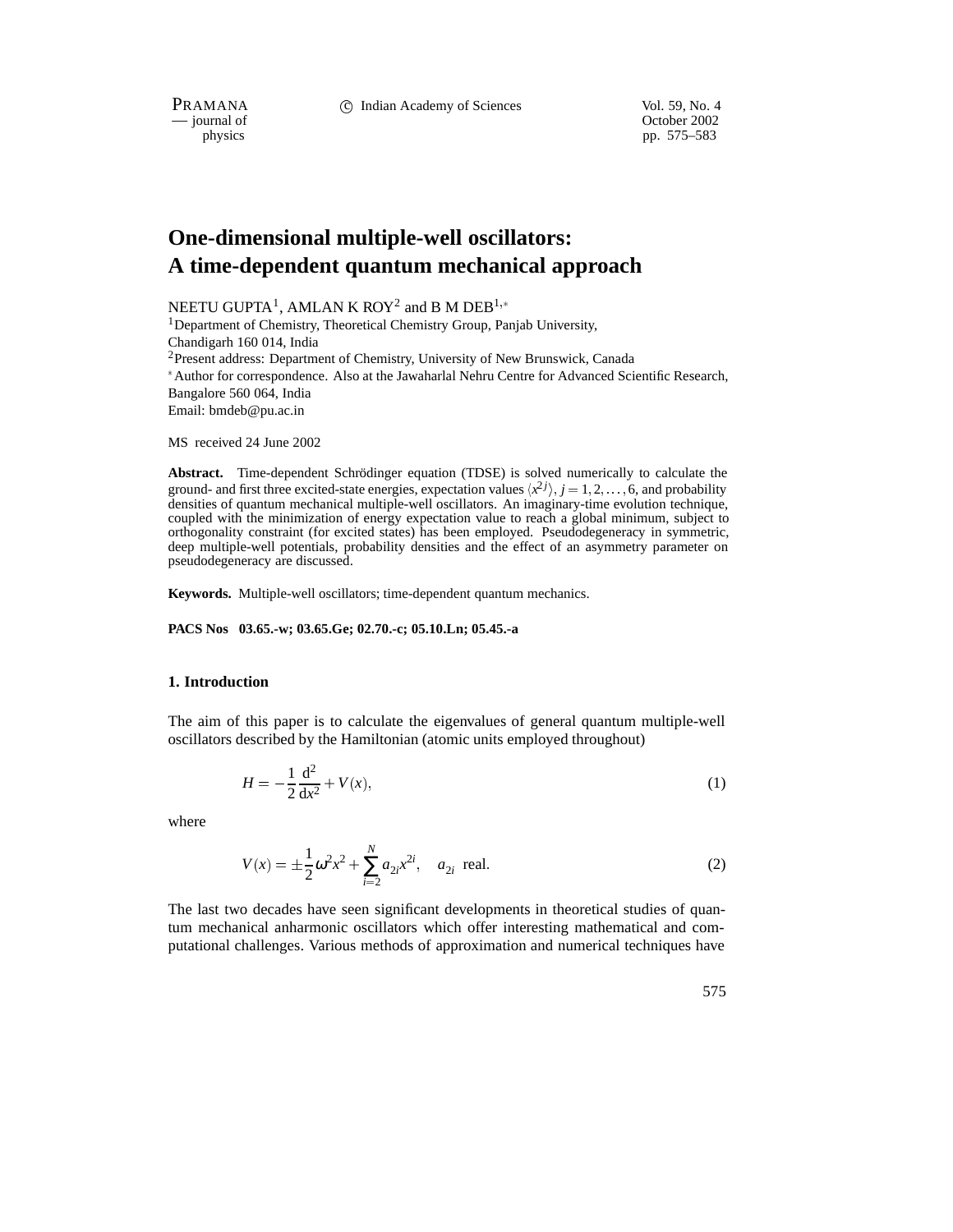been proposed to calculate the energy eigenvalues of anharmonic oscillators (AHO) and double-well oscillators (DWO)  $[1-13]$ . However, only limited investigation has been carried out on multiple-well oscillators (MWO) [14,15]. The MWO are relevant in the study of resonant tunneling transistors [16], oscillatory chemical reactions [17], the adsorption of atoms/molecules on a solid substrate, etc.

Earlier attempts to calculate the energy eigenvalues of MWO employed approximations to the time-independent Schrödinger equation (TISE)  $[14,15]$ . The time-dependent quantum mechanical approach is employed here for the first time to calculate the energy eigenvalues, expectation values  $\langle x^{2j} \rangle$  ( $j = 1, 2, ..., 6$ ) and probability densities of the ground state and the first three excited states of one-dimensional MWO. We also investigate the deep multiple-well potentials that lead to pseudodegenerate (almost degenerate) energy levels [18]. Previously, pseudodegenerate energy levels for only deep DW potentials were reported by other workers [19–21].

The present work employs essentially a diffusion quantum Monte Carlo method, based on propagating the time-dependent Schrödinger equation (TDSE) in imaginary time coupled with the minimization of energy expectation value, maintaining the orthogonality constraint between states. The computations were carried out in quadruple precision (up to 33 decimal digits using DEC-FORTRAN-90 compiler) although the results are reported up to the digits for which stability was the best. Note that the present methodology is exact in principle and works very well for general quantum mechanical AHO, DWO [22,23] and self-interacting oscillators [24].

Section 2 briefly describes the methodology of computing eigenstates of MWO by transforming the TDSE into a diffusion-type equation by assuming the validity of TDSE in imaginary time. Section 3 presents the results.

## **2. Methodology**

One-dimensional TDSE is

$$
H\Psi(x,t) = i\frac{\partial \Psi(x,t)}{\partial t},\tag{3}
$$

where the Hamiltonian  $H$  is given by eq.  $(1)$ . One can obtain a diffusion-type equation similar to the random-walk quantum Monte Carlo equation [25] by first assuming the validity of eq. (3) in imaginary time  $\tau$  and then replacing  $\tau$  by  $-it$ , where *t* is real time. Replacing the wave function  $\psi(x,t)$  in eq. (3) by a diffusion function  $R(x,t)$  transforms the TDSE into a nonlinear diffusion-type equation

$$
HR(x,t) = -\frac{\partial R(x,t)}{\partial t}.
$$
\n(4)

In the diffusion quantum Monte Carlo (DQMC) approach, the evolution of a classical diffusion-type equation in real time up to a sufficiently long time eventually reaches a stationary ground state corresponding to the globally minimum value of  $\langle R(x,t)|H|R(x,t)\rangle$ . One can then calculate the successive higher eigen energies by following the same imaginary time evolution but additionally requiring that an excited state is orthogonal to all the lower states. Indeed, one can write [25]

# 576 *Pramana – J. Phys.,* **Vol. 59, No. 4, October 2002**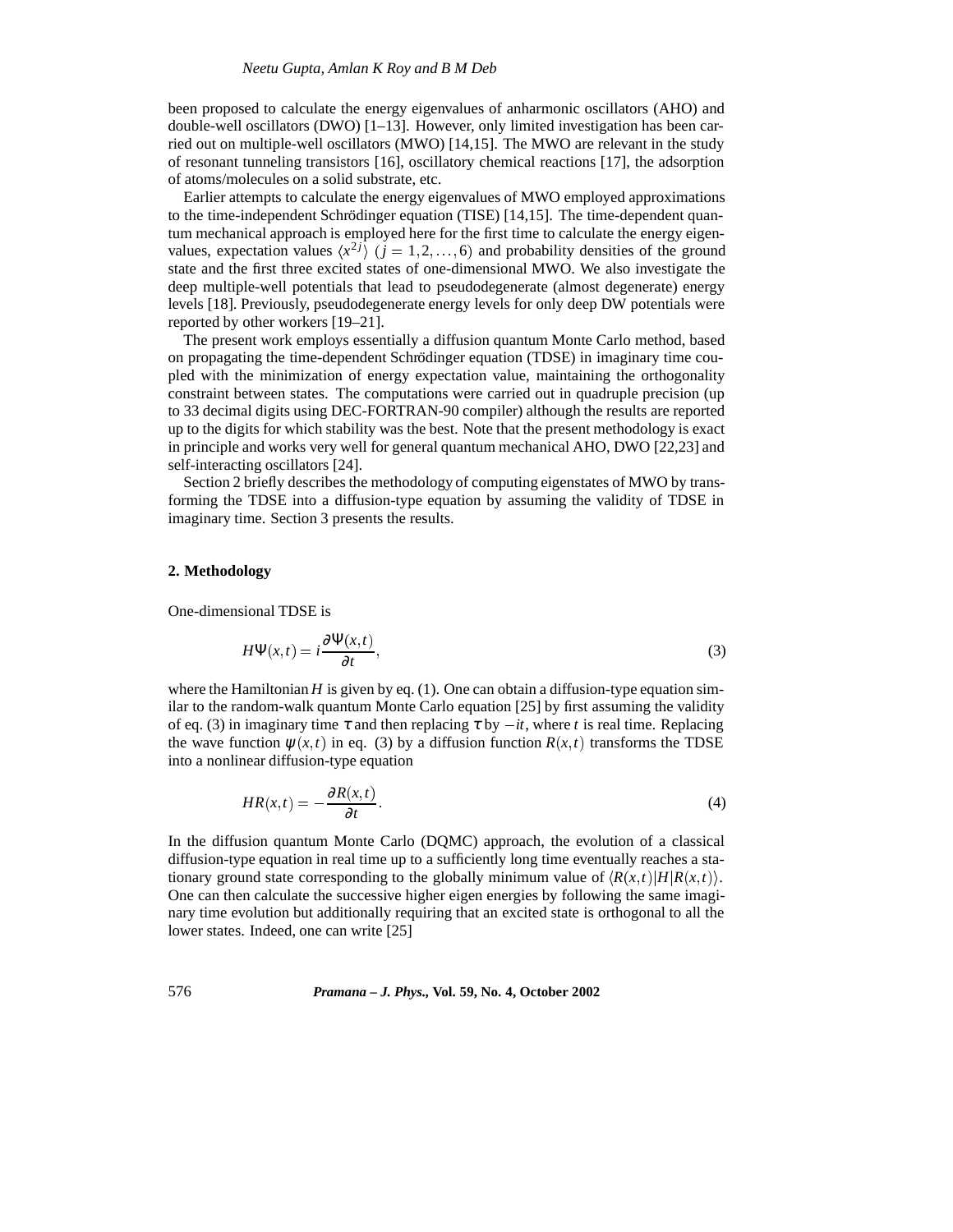*Multiple-well quantum oscillators*

$$
R(x,t) = C_0 \phi_0(x) + \sum_{i=1}^{\infty} C_i \phi_i(x) e^{-(E_i - E_0)t},
$$
\n(5)

where  $\phi_i$  is a solution of TISE with energy eigenvalue  $E_i$  and  $\{C_i\}$  are linear TI coefficients;  $\phi_0$  and  $E_0$  refer to the ground state. Thus, as  $t \to \infty$ ,  $R(x,t) \to \phi_0$  taking due account of normalization. Equation (5) indicates that at any non-zero finite time,  $R(x,t)$  is a linear combination of TISE eigenfunctions  $\{\phi_i\}$  with TD coefficients which decay exponentially in real time. The probability density is  $R^2$  while other expectation values can be obtained as  $\langle R|A|R\rangle$ , *R* being a minimum-energy (ground or excited) diffusion function and A an operator.

Earlier, the DQMC method of transforming the TDSE into a diffusion equation has been employed to determine the energies of atomic [26] and molecular systems [27] as well as the ground-state energy of a quartic oscillator [28]. However, the calculation of ground and excited states of MWO as well as the calculation of  $\langle x^2 \rangle$  values with high accuracy by this approach appears to be new.

The numerical method [23] employed here originated from the TD quantum fluid density functional theory (QFDFT) developed in our laboratory. It has been successfully applied to study ground states of atoms and molecules [29,30] as well as ground and excited states of AHO, DWO [23] and self-interacting oscillators [24]. The formal solution of eq. (4) is recast into a tridiagonal matrix equation by using a finite-difference method. The matrix equation is then solved to obtain the function*R* using a modified Thomas algorithm [31].

The accuracy of the present algorithm has been established by comparing our results for the three- and four-well oscillator for selected values of the parameters  $\omega$  and  $a_{\gamma}$  in eq. (2) with the literature values [14,15]. Our results are in perfect agreement with these values obtained by using analytical or numerical solutions of the TISE.

## **3. Results and discussion**

Tables 1 and 2 give the energy eigenvalues, expectation values  $\langle x^{2j} \rangle$  ( $j = 1, 2, \ldots, 6$ ) for the ground state and the first three excited states of symmetric three-, four- and five-well oscillators. When  $\omega^2$  is large (deep well) and energy levels lie close to the minima of the well, energy eigenvalues show two-fold pseudodegeneracy (note that one-dimensional potentials do not exhibit degeneracy in any energy eigenvalue [18]). The origin of pseudodegeneracy in multiple-well potentials is not yet clear; in case of double-well potentials, supersymmetric quantum mechanics has been used to find the energy difference between the closely spaced energy levels [21]. The highest order of pseudodegeneracy observed is two-fold. For most of the results reported here, only the ground and the first excited state are pseudodegenerate because as the higher levels approach the barrier, pseudodegeneracy splits up. Figure 1 shows the probability density plots for a three-well potential with two-fold pseudodegeneracy up to the third excited state. The probability density plots for pseudodegenerate eigenstates are nearly identical. Such plots are counter-intuitive.

Table 3 reports the effect of adding an asymmetry term  $(a_3x^3)$  in the symmetric evenpower potential with pseudodegeneracy in the ground and first excited state. The asymmetry term splits the pseudodegeneracy and the energy difference between the initially pseudodegenerate energy levels increases linearly with increasing coefficient of asymmetry. Furthermore, except the second, the other three energy levels are progressively depressed.

*Pramana – J. Phys.,* **Vol. 59, No. 4, October 2002** 577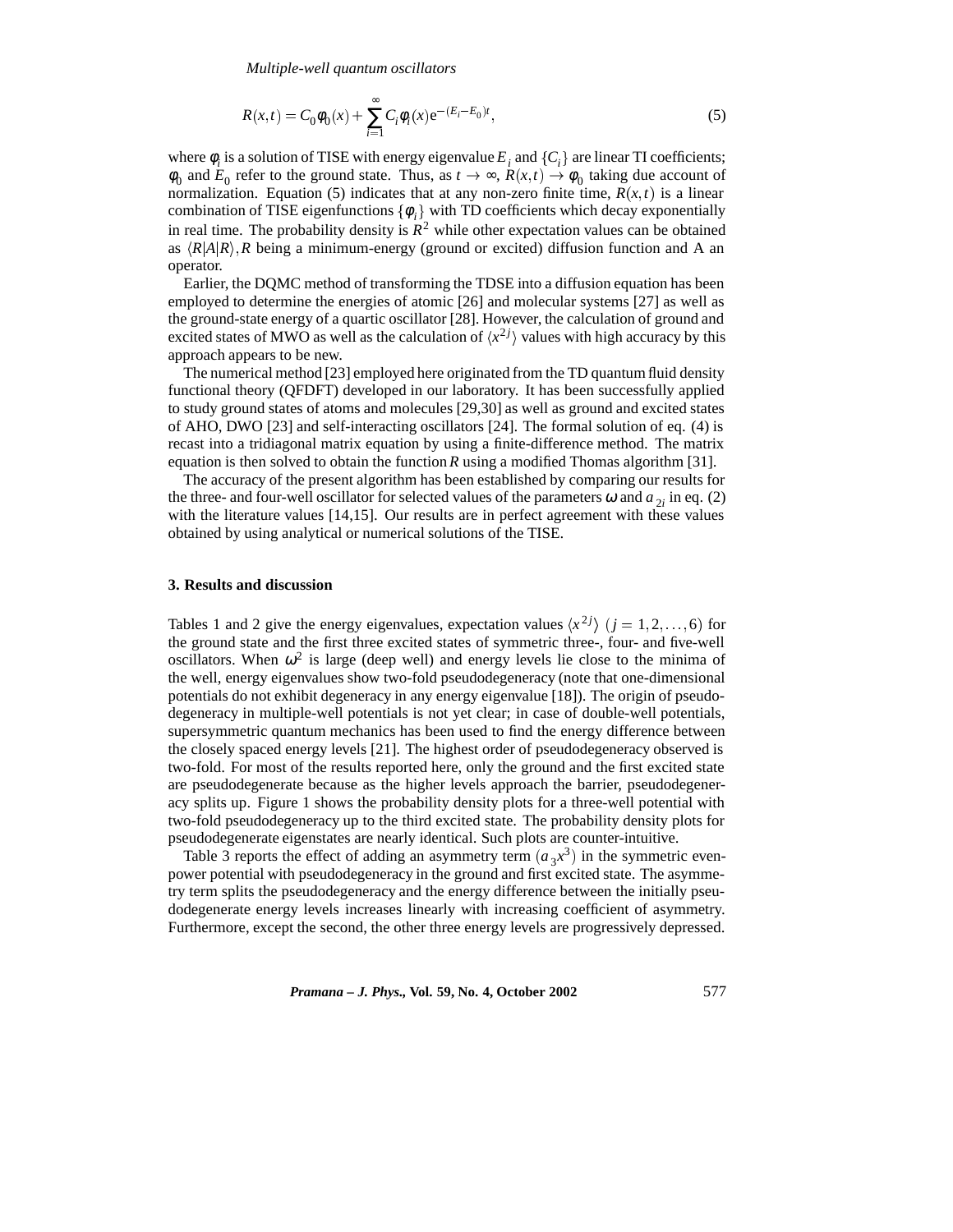**Table 1.** The energy eigenvalues and  $\langle x^2 j \rangle$  values (in a.u.) of three-, four-, and five-well oscillators. *n* is the vibrational quantum number.

| No. of<br>wells                                                                   | n              | Energy                                                                           | $\langle x^2 \rangle$     | $\langle x^4 \rangle$                                                           | $\langle x^6 \rangle$              | $\langle x^8 \rangle$              | $\langle x^{10} \rangle$           | $\langle x^{12} \rangle$ |  |  |
|-----------------------------------------------------------------------------------|----------------|----------------------------------------------------------------------------------|---------------------------|---------------------------------------------------------------------------------|------------------------------------|------------------------------------|------------------------------------|--------------------------|--|--|
| $\omega^2 = 2.64$ , $a_4 = -3.6875$ , $a_6 = 0.5$ , $a_8 = -0.5$ , $a_{10} = 0.5$ |                |                                                                                  |                           |                                                                                 |                                    |                                    |                                    |                          |  |  |
| 3                                                                                 | $\overline{0}$ | $-0.097561029859$<br>$(-0.0975610298673a)$                                       | 0.6161147                 | 0.6882060                                                                       | 0.9522032                          | 1.496652                           | 2.575338                           | 4.753764                 |  |  |
|                                                                                   | 1              | 0.562500000017<br>(0.562500000000 <sup>a</sup> )                                 | 0.9568417<br>$(0.9568^b)$ | 1.194350<br>$(1.1944^b)$                                                        | 1.738359<br>(1.7384 <sup>b</sup> ) | 2.813402<br>(2.8134 <sup>b</sup> ) | 4.935042<br>(4.9350 <sup>b</sup> ) | 9.235111                 |  |  |
|                                                                                   | 2              | 2.82307176209<br>$(2.823071762068^a)$                                            | 0.7010386                 | 1.022982                                                                        | 1.669871                           | 2.921778                           | 5.417777                           | 10.56743                 |  |  |
|                                                                                   | 3              | 6.192373374<br>$(6.19237337299^a)$                                               | 0.7700569                 | 1.133165                                                                        | 1.987085                           | 3.734141                           | 7.351888                           | 15.05919                 |  |  |
|                                                                                   |                |                                                                                  |                           | $\omega^2 = 12.0, a_4 = -2.1, a_6 = 0.18$                                       |                                    |                                    |                                    |                          |  |  |
| 3                                                                                 | $\bf{0}$       | 1.57354821071                                                                    | 0.214150                  | 0.265505                                                                        | 0.939444                           | 4.863962                           | 28.73282                           | 181.6096                 |  |  |
|                                                                                   | $\mathbf{1}$   | 2.45260995748                                                                    | 5.096746                  | 28.14096                                                                        | 164.6940                           | 1011.255                           | 6472.073                           | 42971.18                 |  |  |
|                                                                                   | 2              | 2.47115208354                                                                    | 5.122936                  | 28.42810                                                                        | 166.7957                           | 1025.749                           | 6571.906                           | 43669.18                 |  |  |
|                                                                                   | 3              | 4.356004520                                                                      | 0.888868                  | 2.402021                                                                        | 12.25322                           | 77.20003                           | 522.7131                           | 3672.419                 |  |  |
| $\omega^2 = 12.2, a_4 = -1.9, a_6 = 0.16$                                         |                |                                                                                  |                           |                                                                                 |                                    |                                    |                                    |                          |  |  |
| 3                                                                                 | $\bf{0}$       | 1.61390884708                                                                    | 0.173927                  | 0.103052                                                                        | 0.124045                           | 0.266751                           | 0.893569                           | 3.980657                 |  |  |
|                                                                                   | $\mathbf{1}$   | 4.41392612203                                                                    | 1.080151                  | 2.978788                                                                        | 12.83620                           | 66.99439                           | 386.7673                           | 2386.996                 |  |  |
|                                                                                   | 2<br>3         | 5.15774999293                                                                    | 4.310323                  | 21.62411<br>22.49874                                                            | 118.4832                           | 693.1324                           | 4275.125                           | 27578.22                 |  |  |
|                                                                                   |                | 5.401058843                                                                      | 4.261358                  |                                                                                 | 127.5864                           | 763.4372                           | 4784.059                           | 31228.74                 |  |  |
|                                                                                   |                |                                                                                  |                           | $\omega^2$ = 56.0, $a_4$ = -14.0, $a_6$ = 0.1, $a_8$ = -0.005, $a_{10}$ = 0.15  |                                    |                                    |                                    |                          |  |  |
| 3                                                                                 | 0<br>1         | 3.52131271172<br>6.14440000460                                                   | 0.079828<br>2.502690      | 0.025218<br>6.613766                                                            | 0.023372<br>18.22277               | 0.044662<br>52.00960               | 0.113178<br>153.0922               | 0.318434<br>463.2392     |  |  |
|                                                                                   | 2              | 6.15843881825                                                                    | 2.512248                  | 6.649953                                                                        | 18.33630                           | 52.35690                           | 154.1610                           | 466.5769                 |  |  |
|                                                                                   | 3              | 10.02756555                                                                      | 0.302085                  | 0.245884                                                                        | 0.457232                           | 1.220166                           | 3.650701                           | 11.41715                 |  |  |
|                                                                                   |                |                                                                                  |                           | $\omega^2 = -1.0$ , $a_4 = 1.5$ , $a_6 = -1.0$ , $a_{10} = 0.05$                |                                    |                                    |                                    |                          |  |  |
| 4                                                                                 | 0              | $-0.048145973110$                                                                | 1.070888                  | 2.088153                                                                        | 4.978417                           | 13.30335                           | 38.46573                           | 118.1340                 |  |  |
|                                                                                   | 1              | $(-0.04814597329a)$<br>0.336496621382                                            | 1.699199                  | 3.703997                                                                        | 9.265608                           | 25.42545                           | 74.76713                           | 232.3348                 |  |  |
|                                                                                   | 2              | (0.336496619391 <sup>a</sup> )<br>1.55551116437<br>(1.55551116914 <sup>a</sup> ) | 1.226552                  | 3.049165                                                                        | 8.393077                           | 24.54263                           | 75.44376                           | 242.1994                 |  |  |
|                                                                                   |                |                                                                                  |                           | $\omega^2 = -7.0$ , $a_4 = 3.4$ , $a_6 = -0.909$ , $a_8 = 0.07$                 |                                    |                                    |                                    |                          |  |  |
| 4                                                                                 | 0              | $-0.360223631680$                                                                | 1.760163                  | 7.139621                                                                        | 36.40120                           | 204.2616                           | 1212.295                           | 7490.723                 |  |  |
|                                                                                   | 1              | $-0.102958470502$                                                                | 4.001311                  | 19.92215                                                                        | 108.9854                           | 631.3470                           | 3814.362                           | 23841.96                 |  |  |
|                                                                                   | 2              | 0.242368272869                                                                   | 3.645746                  | 19.64363                                                                        | 112.5289                           | 670.1510                           | 4123.312                           | 26110.13                 |  |  |
|                                                                                   |                |                                                                                  |                           | $\omega^2 = -11.90$ , $a_4 = 3.96$ , $a_6 = -0.855$ , $a_8 = 0.055$             |                                    |                                    |                                    |                          |  |  |
| 4                                                                                 | 0              | $-3.72336651474$                                                                 | 6.239637                  | 40.85352                                                                        | 277.4051                           | 1941.505                           | 13949.78                           | 102601.2                 |  |  |
|                                                                                   | 1              | -3.72306978179                                                                   | 6.242571                  | 40.87663                                                                        | 277.5731                           | 1942.724                           | 13958.74                           | 102668.1                 |  |  |
|                                                                                   | 2              | –1.42355621944                                                                   | 1.174086                  | 3.074593                                                                        | 14.13840                           | 88.63726                           | 632.9348                           | 4775.579                 |  |  |
|                                                                                   |                |                                                                                  |                           | $\omega^2 = -15.4$ , $a_4 = 4.30$ , $a_6 = -0.802$ , $a_8 = 0.0476$             |                                    |                                    |                                    |                          |  |  |
| 4                                                                                 | 0              | $-2.73383293068$                                                                 | 1.634905                  | 4.276901                                                                        | 15.54608                           | 72.03163                           | 394.4934                           | 2415.843                 |  |  |
|                                                                                   | 1              | $-2.62188347178$                                                                 | 1.842649                  | 5.095140                                                                        | 19.26823                           | 91.76519                           | 511.6857                           | 3170.079                 |  |  |
|                                                                                   | 2              | $-0.79076173540$                                                                 | 3.927897                  | 22.34560                                                                        | 138.4291                           | 905.5523                           | 6185.373                           | 43801.98                 |  |  |
|                                                                                   |                |                                                                                  |                           | $\omega^2$ = 2.0, $a_4$ = -3.75, $a_6$ = 2.75, $a_8$ = -0.4385, $a_{10}$ = 0.02 |                                    |                                    |                                    |                          |  |  |
| 5                                                                                 | 0              | 0.403870823605<br>(0.4038708236047 <sup>a</sup> )                                | 0.3893060                 | 0.3599603                                                                       | 0.468432                           | 0.7505087                          | 1.396255                           | 2.920994                 |  |  |
|                                                                                   | 1              | 1.63897315578<br>$(1.638973155785^a)$                                            | 0.8169086                 | 0.9662356                                                                       | 1.431773                           | 2.492352                           | 4.918995                           | 10.76577                 |  |  |
|                                                                                   | 2              | 3.83374024806<br>$(3.833740248058^a)$                                            | 0.9025381                 | 1.389383                                                                        | 2.455366                           | 4.837968                           | 10.47868                           | 24.67944                 |  |  |

 ${}^{a}$ Ref. [14];  ${}^{b}$ ref. [15].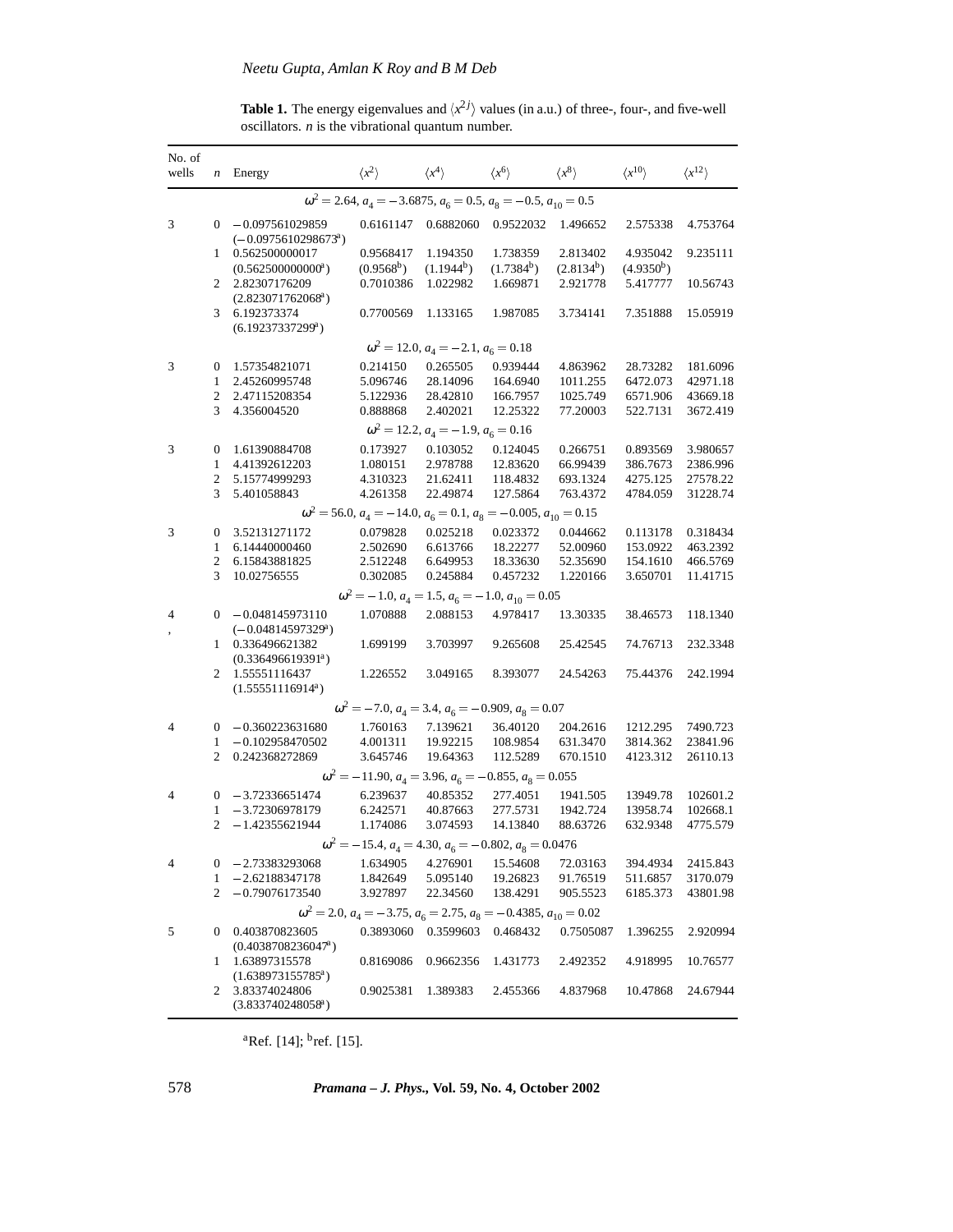**Table 2.** The energy eigenvalues and  $\langle x^2 j \rangle$  values (in a.u.) of symmetric three-well potentials with pseudodegenerate energy levels. *n* is the vibrational quantum number.

| $\boldsymbol{n}$ | Energy           | $\langle x^2 \rangle$ | $\langle x^4 \rangle$                            | $\langle x^6 \rangle$ | $\langle x^8 \rangle$                                                             | $\langle x^{10} \rangle$ | $\langle x^{12} \rangle$ |
|------------------|------------------|-----------------------|--------------------------------------------------|-----------------------|-----------------------------------------------------------------------------------|--------------------------|--------------------------|
|                  |                  |                       | $\omega^2 = 17.0, a_4 = -2.5, a_6 = 0.16$        |                       |                                                                                   |                          |                          |
| $\Omega$         | $-5.45558636501$ | 7.868207              | 63.66301                                         | 528.5273              | 4493.773                                                                          | 39069.18                 | 346854.4                 |
| 1                | $-5.45558636243$ | 7.868207              | 63.66301                                         | 528.5273              | 4493.772                                                                          | 39069.17                 | 346854.4                 |
| $\mathfrak{D}$   | 1.93817745261    | 0.142523              | 0.080011                                         | 0.180271              | 1.158017                                                                          | 10.09047                 | 95.52287                 |
|                  |                  |                       | $\omega^2 = 20.8$ , $a_4 = -2.1$ , $a_6 = 0.1$   |                       |                                                                                   |                          |                          |
| $\Omega$         | $-1.87232824968$ | 10.36682              | 109.7377                                         | 1184.613              | 13026.45                                                                          | 145774.3                 | 1658687.7                |
| 1                | $-1.87232824961$ | 10.36682              | 109.7377                                         | 1184.613              | 13026.45                                                                          | 145774.2                 | 1658687.6                |
| 2                | 2.20010372642    | 0.118383              | 0.043373                                         | 0.027450              | 0.025487                                                                          | 0.033448                 | 0.0729041                |
| $\mathcal{R}$    | 6.420362405      | 0.382254              | 0.273168                                         | 0.476101              | 0.476101                                                                          | 30.93778                 | 370.9178                 |
|                  |                  |                       |                                                  |                       | $\omega^2 = 78.0$ , $a_4 = -24.0$ , $a_6 = 1.8$ , $a_8 = -0.07$ , $a_{10} = 0.05$ |                          |                          |
| $\Omega$         | $-66.9864755976$ | 4.214371              | 18.02648                                         | 78.20300              | 343.8663                                                                          | 1531.636                 | 6907.016                 |
| 1                | $-66.9864755976$ | 4.214371              | 18.02648                                         | 78.20300              | 343.8663                                                                          | 1531.636                 | 6907.016                 |
| $\mathfrak{D}$   | $-36.6227680686$ | 3.870597              | 15.77727                                         | 67.46962              | 300.9010                                                                          | 1389.895                 | 6604.775                 |
|                  |                  |                       | $\omega^2 = 27.0$ , $a_4 = -1.5$ , $a_6 = 0.035$ |                       |                                                                                   |                          |                          |
| $\Omega$         | $-50.7484721234$ | 22.68810              | 518.3336                                         | 11922.67              | 276079.0                                                                          | 643478903                | 150946625.3              |
| 1                | $-50.7484721234$ | 22.68810              | 518.3336                                         | 11922.67              | 276079.0                                                                          | 6434789.3                | 150946624.6              |
| $\mathfrak{D}$   | $-38.2485435620$ | 22.08645              | 498.5468                                         | 11491.98              | 270165.6                                                                          | 6466824.7                | 157315608.4              |
| $\mathcal{R}$    | $-38.24854356$   | 22.08645              | 498.5468                                         | 11491.98              | 270165.6                                                                          | 6466823.5                | 157315574.5              |

**Table 3.** Effect of asymmetry  $(a_3)$  parameter) on pseudodegeneracy in symmetric threewell potentials, *n* is the vibrational quantum number (the computations were executed in double precision).

| $\omega^2$ | $a_3$ | $a_4$  | a <sub>6</sub> | $\boldsymbol{n}$                                      | Energy                                                     | $\Delta E = E_1 - E_0$ |
|------------|-------|--------|----------------|-------------------------------------------------------|------------------------------------------------------------|------------------------|
| 17.0       | 0.001 | $-2.5$ | 0.16           | $\overline{0}$<br>1<br>$\overline{c}$<br>3            | $-5.47789101$<br>$-5.43328053$<br>1.93817761<br>2.91621648 | 0.04461048             |
| 17.0       | 0.002 | $-2.5$ | 0.16           | $\boldsymbol{0}$<br>$\mathbf{1}$<br>$\mathbf{2}$<br>3 | $-5.50020845$<br>$-5.41098406$<br>1.93817724<br>2.89775697 | 0.08922439             |
| 17.0       | 0.004 | $-2.5$ | 0.16           | $\boldsymbol{0}$<br>1<br>$\overline{c}$<br>3          | $-5.54486345$<br>$-5.36641297$<br>1.93817568<br>2.86079951 | 0.17845048             |
| 17.0       | 0.008 | $-2.5$ | 0.16           | $\boldsymbol{0}$<br>$\mathbf{1}$<br>$\mathbf{2}$<br>3 | $-5.63425677$<br>$-5.27735525$<br>1.93816925<br>2.78675614 | 0.35690152             |
| 17.0       | 0.032 | $-2.5$ | 0.16           | $\boldsymbol{0}$<br>1<br>$\mathbf{2}$<br>3            | $-6.17295372$<br>$-4.74537077$<br>1.93797582<br>2.33912596 | 1.42758295             |
| 17.0       | 0.128 | $-2.5$ | 0.16           | $\boldsymbol{0}$<br>$\mathbf{1}$<br>$\mathbf{2}$<br>3 | $-8.36729378$<br>$-2.65851885$<br>0.49060396<br>1.9383794  | 5.70877493             |

*Pramana – J. Phys.,* **Vol. 59, No. 4, October 2002** 579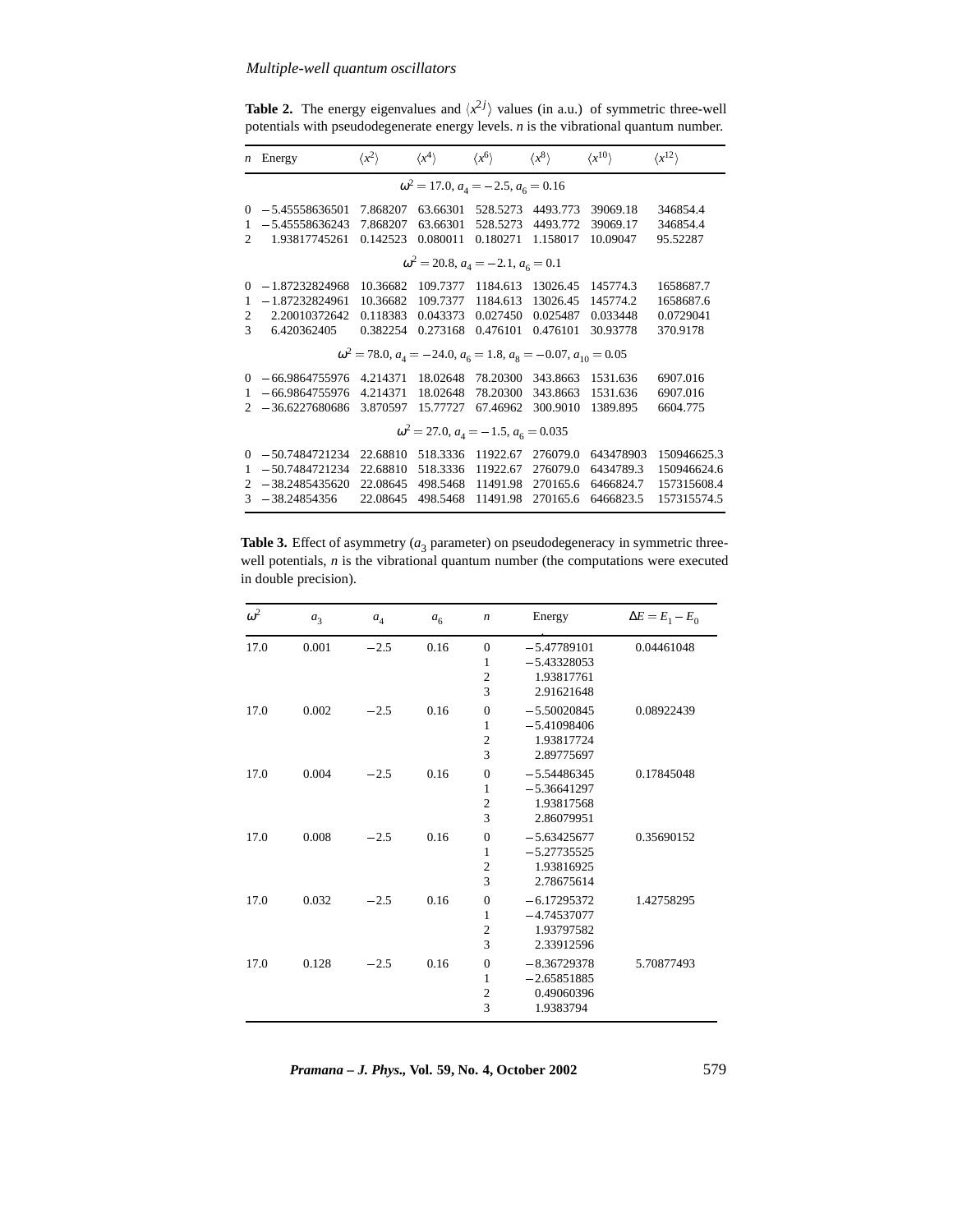

580 *Pramana – J. Phys.,* **Vol. 59, No. 4, October 2002**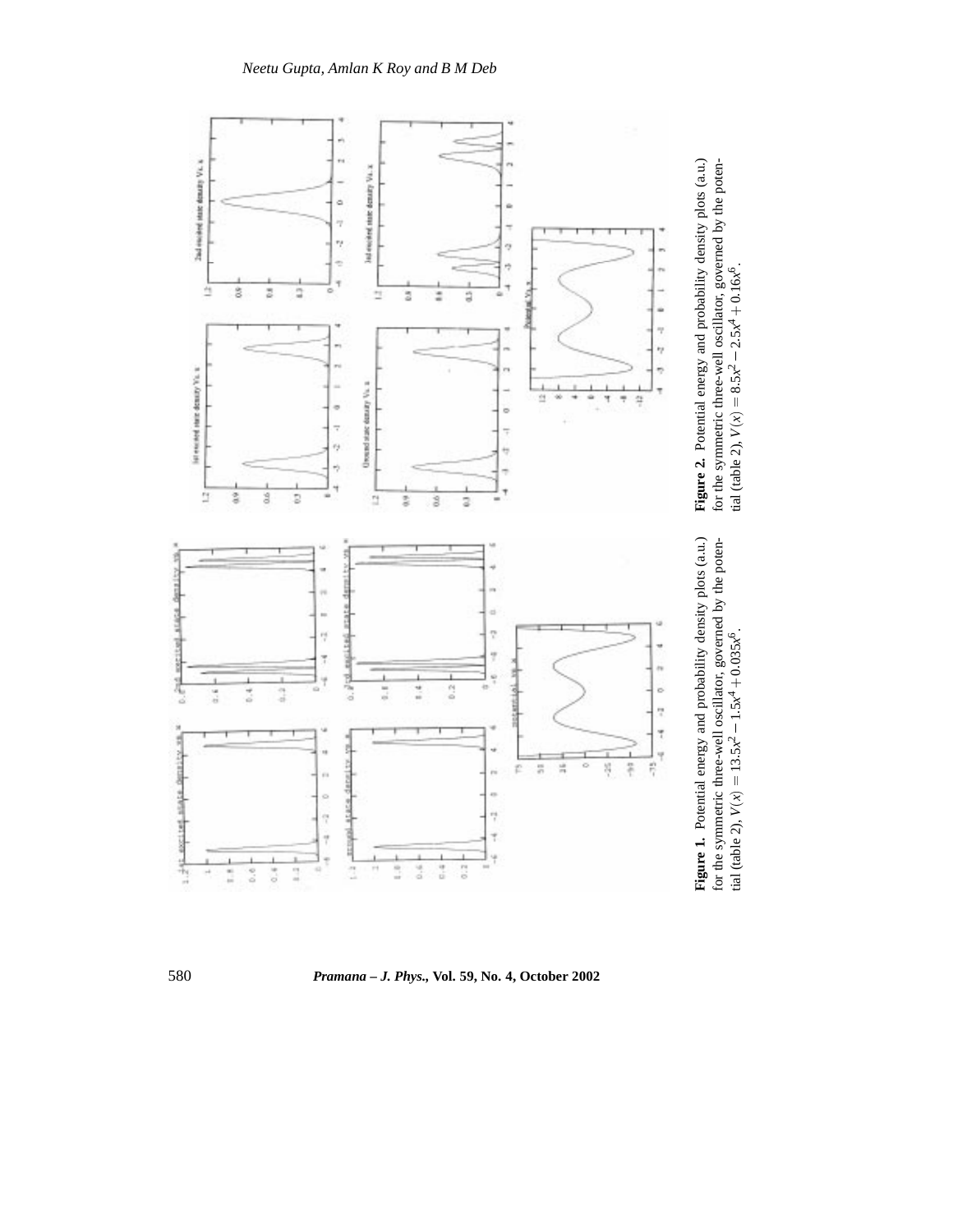

*Pramana – J. Phys.,* **Vol. 59, No. 4, October 2002** 581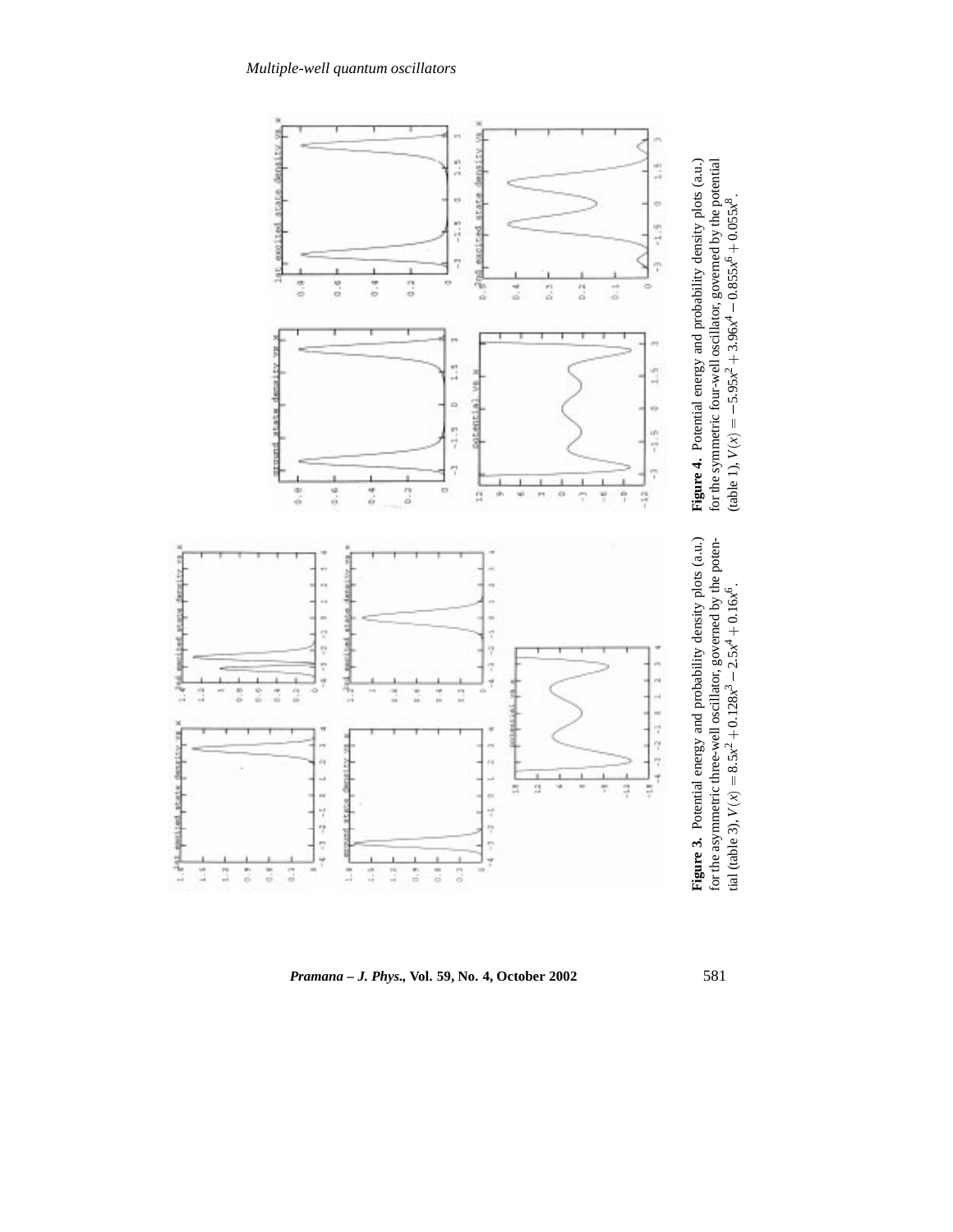

Figure 5. Potential energy and probability density plots (a.u.) for the symmetric fourwell oscillator, governed by the potential (table 1),  $V(x) = -3.5x^2 + 3.4x^4 - 0.909x^6 +$  $0.07x^8$ .

The probability density plots for two potentials in table 3 are depicted in figures 2 and 3. For pseudodegenerate ground- and first-excited states, the plots in figure 2 show two equal peaks corresponding to the deeper side wells. The next higher states remain orthogonal to all the lower states while keeping the number of nodes at a minimum in order to reduce energy. It is obvious that symmetric potentials must lead to symmetric probability density plots. Figure 3 shows the effect of asymmetry incorporated in a symmetric three-well potential. Since the asymmetry term acts as a perturbation to split the pseudodegeneracy in a symmetric three-well potential, the wave function for the perturbed potential are linear combinations of the wave functions of the unperturbed potential. This explains the single peaks in the ground- and the first-excited state probability density plots (figure 3). The higher states do not appear in the linear combination due to a large energy difference. Interestingly, the single-peak density corresponding to an energy of  $\sim 1.94$  a.u. (table 3) occurs in figures 2 and 3.

Figure 4 shows the probability density plots for a four-well potential with pseudodegeneracy in the ground- and first-excited state. As expected, pseudodegenerate states show nearly identical plots. Figure 5 gives the plots for a four-well potential without any pseudodegenerate eigenstate. These probability density plots are faithful to intuition and have the expected nodal structure. The present results may be helpful for understanding timedependent phenomena where a multiple-well potential energy curve/surface pulsates in time and thereby controls a particular process.

582 *Pramana – J. Phys.,* **Vol. 59, No. 4, October 2002**